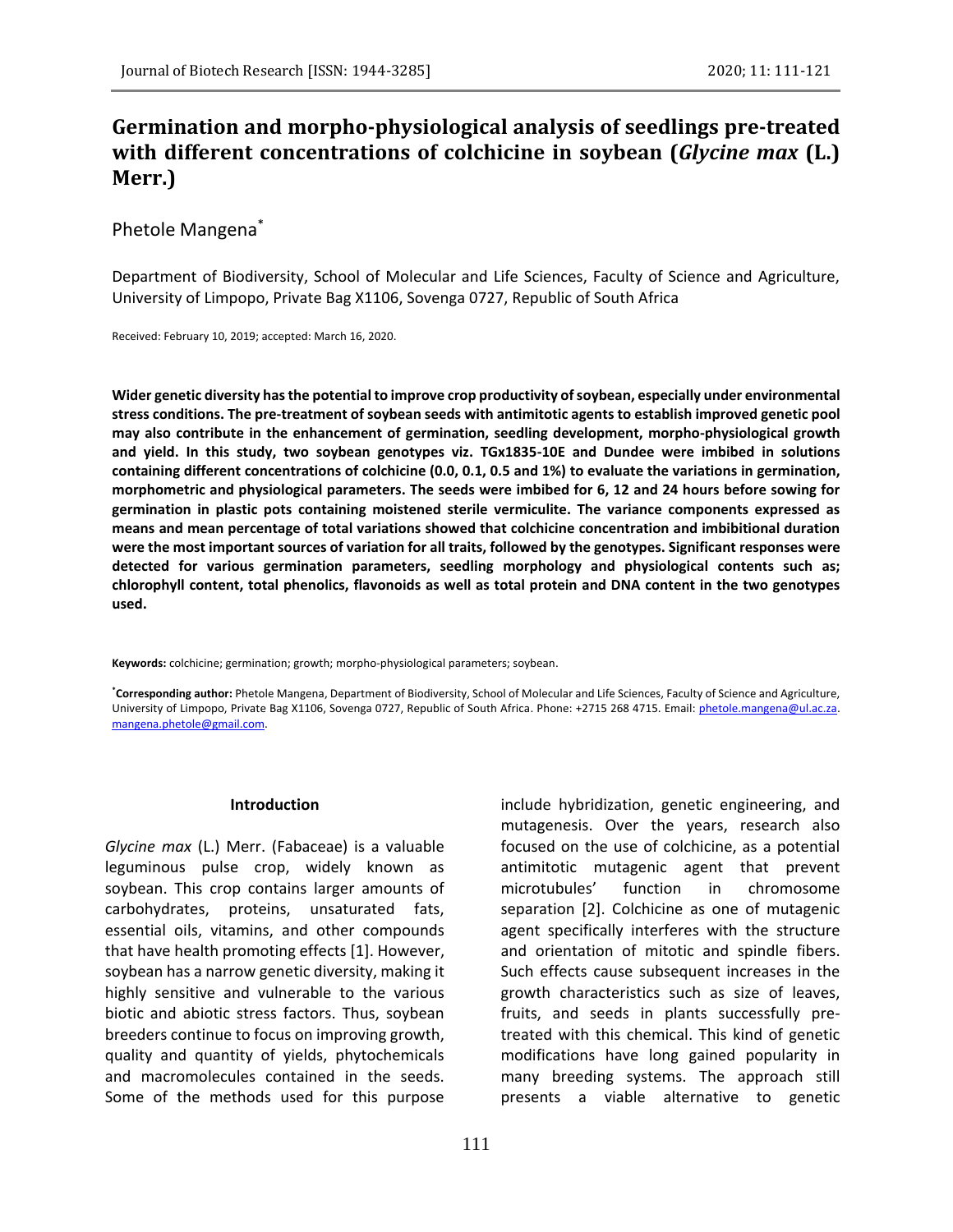engineering, especially because it has received considerable attention to consumers and researchers, since concerns of genetic instability and possible carcinogenic activities are highly minimized.

In recent years, colchicine was widely used to derive many varieties of food and ornamental crops including grain legumes such as soybean and cowpea [3]. Both *in vitro* and *in vivo* protocols were tested, usefully obtaining new traits, creating genetic variability, and supplementing conventional breeding in combating stress. As reported by Essel *et al*. [3], colchicine is the most preferred mutagenic agent because it is less fatal in plant cells compared to animal tissues, and it efficiently results in larger number of fertile seeds, fruits, and a more desired plant growth. The need to exploit this technique for combating climate change and food insecurity in developing countries should not be over emphasized. Seed germination, morphological and physiological analyses are pivotal in understanding the role and effects of colchicine in plant growth and development. Furthermore, investigations are necessary to elucidate the responses of different genotypes, especially to develop stress resistant varieties. The continued use of mutagenic agents to develop stress resistant crops is perhaps the most fundamental service to mankind and the increasing populations. For the above mentioned reasons, studies investigating the potential influence of colchicine on growth factors such as germination, seedling development, secondary metabolites, chlorophylls, DNA, and proteins remain a prerequisite. Therefore, this study made the attempt to evaluate the differences in the quantity of above mentioned parameters between two soybean cultivars (Dundee and TGx1835-10E) pre-treated with varying concentrations of colchicine for 6, 12, and 24-hrs of seed imbibition.

## **Materials and Methods**

## **Chemicals and materials**

Soybean (*Glycine max* (L.) Merr.) seeds cultivar Dundee and TGx1835-10E were obtained from the Department of Biodiversity (Botany) and multiplied by planting at Amaloba nursery at the University of Limpopo, from September 2018 to March 2019. Colchicine (AR) powder, Folin-Ciocalteau, gallic acid, quercetin, and glucose standard were purchased from Prestige Laboratory Supplies, Republic of South Africa (RSA). Eppendorf centrifuge tubes, aluminum nitrate (Al(NO<sub>3</sub>)<sub>3</sub>), sodium nitrate (NaNO<sub>3</sub>), sodium hydroxide (NaOH), sulphuric acid  $(H<sub>2</sub>SO<sub>4</sub>)$ , acetone, methanol, and phenol solution were purchased from Rochelle Chemicals and Lab Equipment (RSA). Gallenkamp Orbital Shaker and JENWAY's UV/VIS Spectrophotometer were purchased from Lasec SA and International Laboratory Supplies Ltd.

## **Pre-treatment and germination of seeds**

The seeds of soybean were evaluated for germination by initially surface disinfecting them using chlorine gas for 16 hours as described by Mangena *et al*. [4]. After sterilization, the seeds were then pre-treated with different concentrations of colchicine by pre-soaking for 6, 12, and 24 hours as shown in Table 1. Colchicine pre-treated seeds were then sown in 30 cm plastic pots containing heat sterilized vermiculite, which is a hydrous phyllosilicate mineral, used as a growth medium due to its non-toxic effect, neutral pH, air-moisture retention capacity, and nutrient free. Seed cultures were then incubated for 10 days in a growth room under controlled environmental conditions. The growth room was equipped with white florescence light LED lamps at 120–200  $\mu$ mol/m<sup>2</sup>s light intensity, 24±2°C, and 16 hours photoperiod. Germination was considered as the emergence of the epicotyl and the parameters were assessed as indicated on Table 2.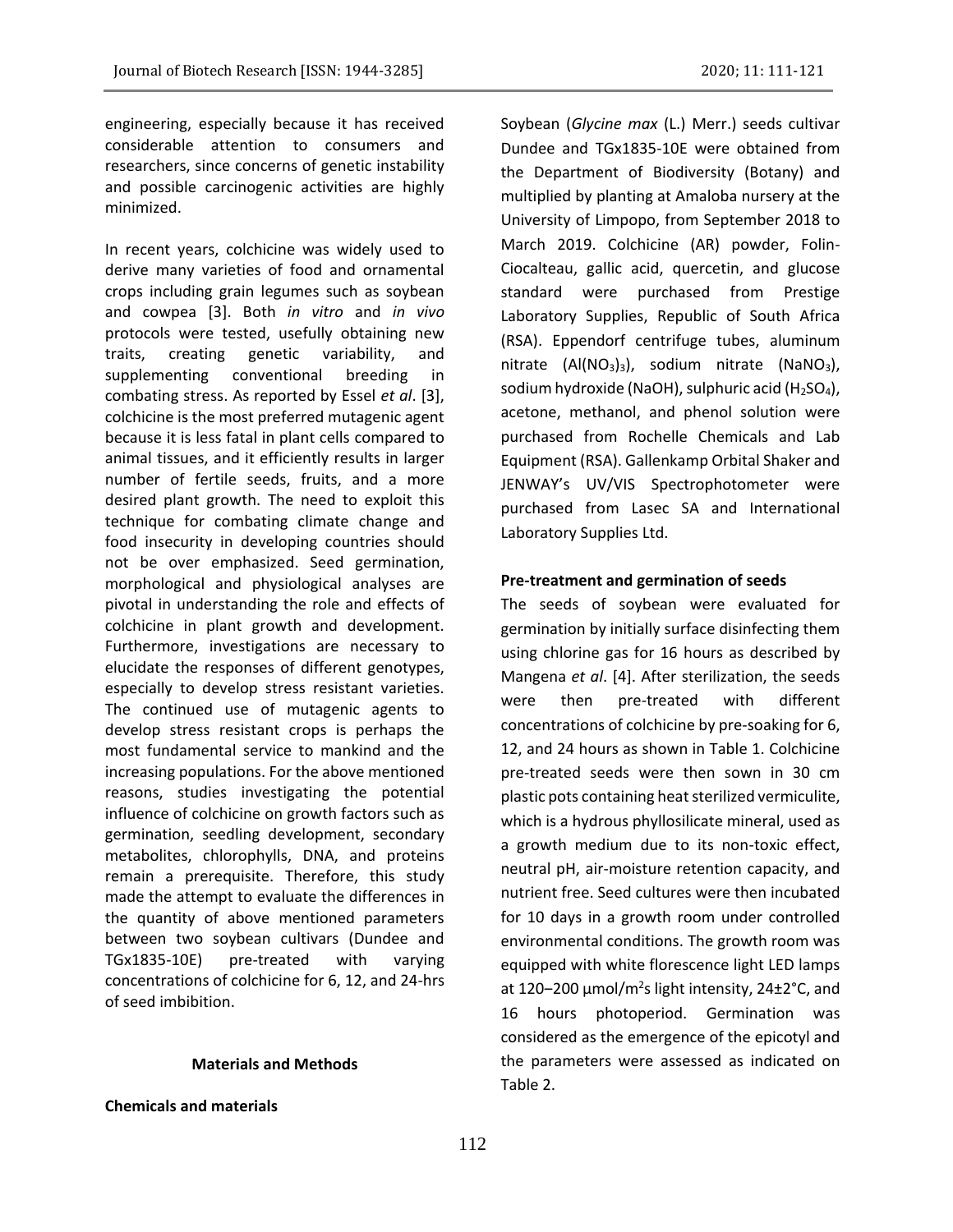| <b>Soybean Cultivar Name</b> | <b>Seed Treatment ID</b> | <b>Colchicine Level (%)</b> | <b>Period of Imbibition (hours)</b> |
|------------------------------|--------------------------|-----------------------------|-------------------------------------|
| Dundee                       | A1                       | 0.1                         | 6                                   |
| TGx1835-10E                  | A2                       | 0.1                         | 6                                   |
| Dundee                       | A <sub>3</sub>           | 0.5                         | 6                                   |
| TGx1835-10E                  | A4                       | 0.5                         | 6                                   |
| Dundee                       | A5                       | 1.0                         | 6                                   |
| TGx1835-10E                  | A6                       | 1.0                         | 6                                   |
| Dundee                       | <b>B1</b>                | 0.1                         | 12                                  |
| TGx1835-10E                  | <b>B2</b>                | 0.1                         | 12                                  |
| Dundee                       | B <sub>3</sub>           | 0.5                         | 12                                  |
| TGx1835-10E                  | <b>B4</b>                | 0.5                         | 12                                  |
| Dundee                       | <b>B5</b>                | 1.0                         | 12                                  |
| TGx1835-10E                  | <b>B6</b>                | 1.0                         | 12                                  |
| Dundee                       | C <sub>1</sub>           | 0.1                         | 24                                  |
| TGx1835-10E                  | C <sub>2</sub>           | 0.1                         | 24                                  |
| Dundee                       | C <sub>3</sub>           | 0.5                         | 24                                  |
| TGx1835-10E                  | C <sub>4</sub>           | 0.5                         | 24                                  |
| Dundee                       | C <sub>5</sub>           | 1.0                         | 24                                  |
| TGx1835-10E                  | C <sub>6</sub>           | 1.0                         | 24                                  |
| Dundee                       | CD                       |                             |                                     |
| TGx1835-10E                  | C10E                     |                             |                                     |

**Table 1.** Determination of the effect of colchicine and duration of exposure on seed germination and morpho-physiological parameters in soybean.

**Table 2.** Description of formulae used to study germination and seedling parameters following *in vivo* pretreatment of seeds in various concentrations of colchicine.

| Parameter                                    | Symbol<br>and Unit   | Equation                                                                   | <b>Description</b>                                                                                                              | Reference                        |
|----------------------------------------------|----------------------|----------------------------------------------------------------------------|---------------------------------------------------------------------------------------------------------------------------------|----------------------------------|
| <b>Final Germination</b><br>Percentage       | FGP (%)              | $FGP = \frac{NG}{2} \times 100$                                            | NG-total number of germinated seeds; n- is<br>the total number of tested seeds.                                                 | <b>ISTA</b> [13]                 |
| Mean Daily<br>Germination                    | <b>MDG</b>           | $MDG = \frac{NG}{4}$                                                       | $NG-$ total number of germinated seeds; $T-$<br>total number of days.                                                           | Czabator [14]                    |
| <b>Mean Germination</b><br>Time              | <b>MGT</b><br>(days) | $MGT = \sum F * \frac{x}{\nabla F}$                                        | $F$ - seed germinated on day $x$ .                                                                                              | Kader [15]                       |
| Germination<br>Speed                         | GS<br>$(\%/day)$     | $GS = N1/t1 + N2/t1$                                                       | $N$ - the number of germinated seeds; $t$ - is the<br>number of days.                                                           | Czabator [14]                    |
| Peak Value                                   | <b>PV</b>            | $PV = \frac{HSG}{t}$                                                       | HSG- highest number of seeds germination;<br>$t$ - number of days.                                                              | Czabator [14],<br>Kader [15]     |
| <b>Germination Value</b>                     | GV                   | $GV = PV \times MDG$                                                       | PV - peak value; MDG- mean daily<br>germination, calculated as indicated above.                                                 | Gairola et al.<br>$[16]$         |
| <b>Germination Index</b>                     | GI                   | $GI = \sum (GT/Tt)$                                                        | GT- total number of germinated seeds; Tt<br>period for the final and last germination<br>count.                                 | Islam $et$ al. [17]              |
| Coefficient of<br>Velocity of<br>Germination | <b>CVG</b>           | $CVG = N1 + N2 + \cdots \frac{Nx}{100} \times$<br>$N1T1 + \cdots + NxTx =$ | N- is the number of seeds germinated each<br>day; T- number of days from corresponding<br>to the germinated seeds.              | Kader [15]                       |
| <b>Emergence Rate</b>                        | ER (%)               | $ER = \left(\frac{GT_3}{CT_2}\right) \times 100$                           | $GT_{3}$ - number of seeds germinated 3 days<br>after sowing; $GT_{\tau}$ number of seeds<br>germinated after 7 days of sowing. | Islam $et$ al. [17]              |
| Seedling Vigor<br>Index                      | SVI                  | $SVI = \left(\frac{S\overline{L} \times FGP}{F}\right)$                    | $SL-$ seedling length (mm); $FGP - final$<br>percentage germination.                                                            | Kader [15],<br>Islam et al. [17] |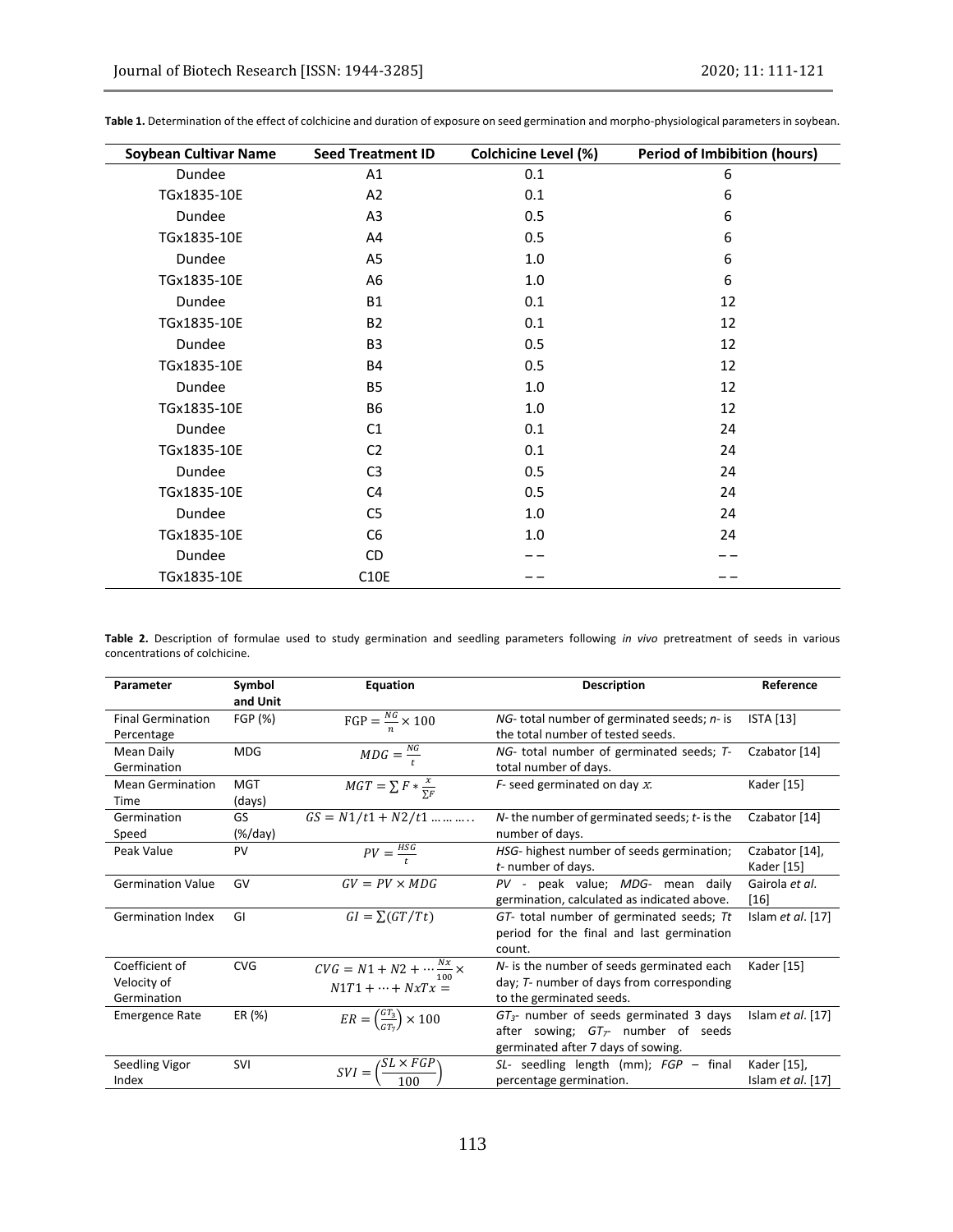| <b>Parameter</b> | Symbol       | Equation                                | <b>Description</b>                                           | Reference       |  |  |  |  |
|------------------|--------------|-----------------------------------------|--------------------------------------------------------------|-----------------|--|--|--|--|
|                  | and Unit     |                                         |                                                              |                 |  |  |  |  |
| Total            | $Chla + b$   | $ChIa+b = 7.05\Delta A_{661,6}$         | Chla+b<br>οf<br>-concentration<br>total                      | Boyer [5]       |  |  |  |  |
| Chlorophyll      | (mg/mL)      | $+ 18.09 \Delta A_{6448}$               | chlorophyll in <i>mg/mL</i>                                  |                 |  |  |  |  |
| Total            | PT (mg       | $PT = c \times V/m$                     | c- is the concentration of gallic acid in<br>Nikolova et al. |                 |  |  |  |  |
| Phenolics        | GAE/g        |                                         | $\mu$ g/mL, V- volume of extract in mL, m-<br>$[18]$         |                 |  |  |  |  |
|                  | extract      |                                         | is the weight $(q)$ of extracts.                             |                 |  |  |  |  |
| Total            | TF (mg       | $TF = As \times mc$                     | absorbance of extract, $A_{c}$<br>$A_{s^-}$                  | Nikolova et al. |  |  |  |  |
| Flavonoids       | Quer/g       | $\times$ 10/Ac $\times$ ms              | standard quercetin absorbance, $m_s$ - is<br>$[18]$          |                 |  |  |  |  |
|                  | extract      |                                         | the weight of extract $(q)$ , mc- is the                     |                 |  |  |  |  |
|                  |              |                                         | weight of quercetin $(g)$                                    |                 |  |  |  |  |
| DNA and          | <b>NA</b>    | $NA = (A_{260} - A_{280})$              | $NA$ - nucleic acids, $A_{260}$ - is the NA                  | Barbas et al.   |  |  |  |  |
| Protein          | $(\mu g/mL)$ | $\times D$                              | [11], Bhusnure<br>concentration absorbance at 260 nm,        |                 |  |  |  |  |
| content          |              |                                         | $A_{280}$ D- is the dilution factor (50                      | et al. [12]     |  |  |  |  |
|                  |              |                                         | ug/mL). Proteins were estimated                              |                 |  |  |  |  |
|                  |              |                                         | from reading at $A_{280}$ .                                  |                 |  |  |  |  |
| Total            | <b>CHO</b>   | $CHO = \frac{C}{Ac} \times As \times D$ | C- concentration of glucose, Ac-                             | Kafeel et al.   |  |  |  |  |
| Carbohydrates    | (mg/g)       |                                         | glucose absorbance, As- absorbance                           | $[19]$          |  |  |  |  |
|                  |              |                                         | of the sample, D- dilution factor.                           |                 |  |  |  |  |

**Table 3.** Description of formulae used to determine total chlorophyll, phenolics, flavonoids, carbohydrates, DNA, and protein content following *in vivo* pretreatment of seeds in various concentrations of colchicine.

# **Determination of phytochemicals and nucleic acids**

Plant chlorophyll pigments were isolated and determined using a procedure as described by Boyer [5] with modifications. Seedling samples were ground into fine powder in liquid nitrogen using a mortar and pestle. The ground tissues were immediately transferred into 50 mL centrifuge containers and stored at -80°C until use. Total chlorophyll content was then extracted from plant tissue homogenates of 0.1 g using 100% acetone, and then the acetone extract filtrates were quantified using a spectrophotometer at 661.6, 644.8, and 470 nm. Average absorbance for each plant extract and levels of total chlorophyll content were calculated according to the equation on Table 3.

The concentration of phenolic contents was quantified based on a colorimetric assay method [6, 7]. A 0.1 g of sample was extracted using 80% methanol and mixture was centrifuged at 3,500

rpm for 10 min. Plant extracts were then mixed with Folin-Ciocalteau reagent and 1.5 mL of 20% sodium carbonate ( $Na<sub>2</sub>CO<sub>3</sub>$ ). The mixture was vortexed, incubated for 1 hour and the absorbance measured at 765 nm. Total phenolic content was then determined as gallic acid equivalents (mg GAE per gram of extract) using the formula indicated on Table 3.

Total flavonoid content was determined according to the procedure by Marinova *et al*. [8] and Zhishen *et al*. [9]. The 0.1 g samples were weighted, and 15 mL of 80% methanol was added for the extraction on an orbital shaker. The samples were centrifuged at 3,500 rpm for 10 minutes. About 200-500 µL of the supernatants were mixed with 2 mL distilled water and then further mixed with 1 mL of 5% sodium nitrate, vortexed, and incubated for 5 minutes at room temperature. A 500 µL of 10% aluminum nitrate solution was added to the mixture, allowed to stand for 5 minutes before adding 1 mL of 1M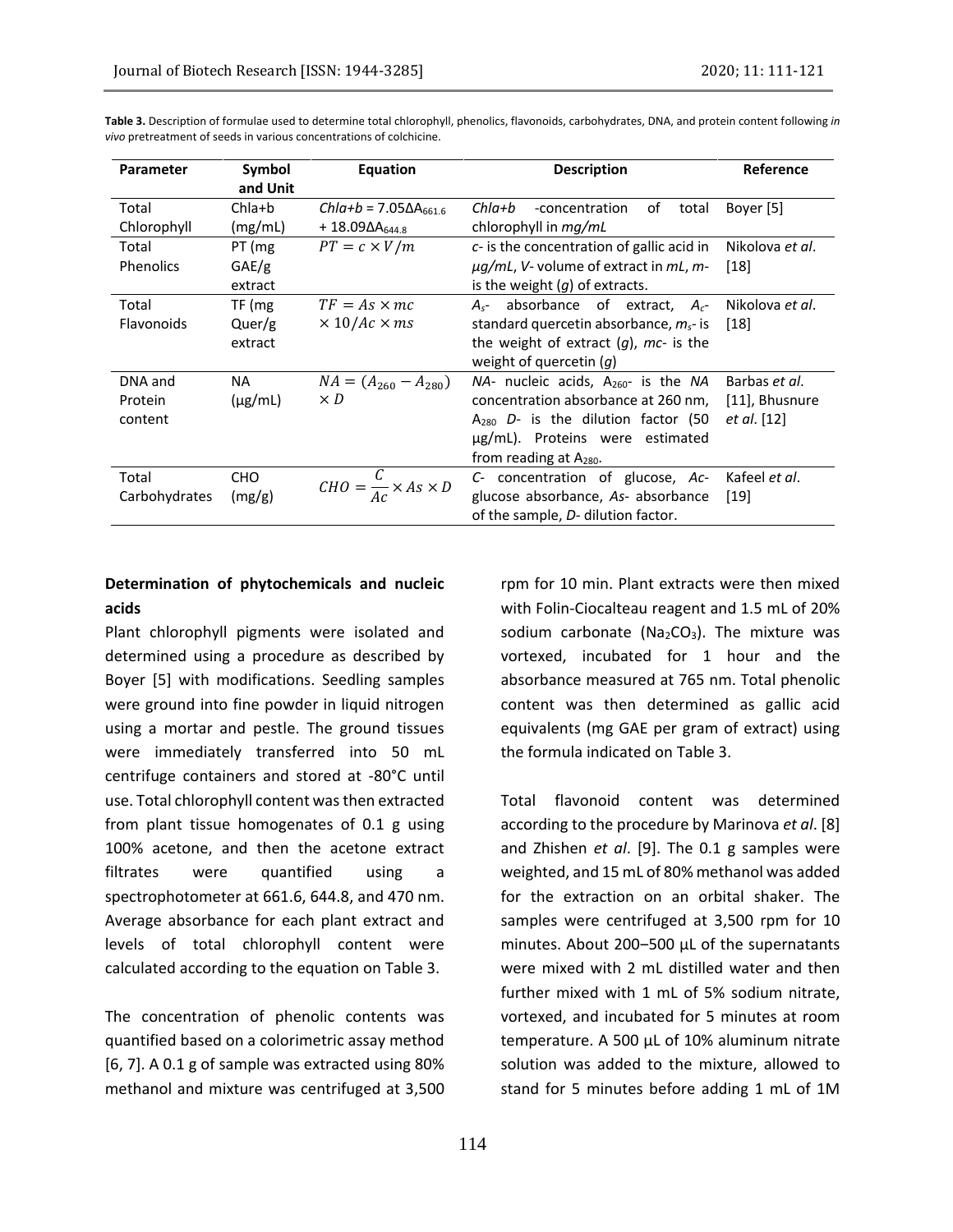NaOH, and the absorbance read at 510 nm. The absorbance of quercetin solutions used as standards was also measured at 510 nm, and the flavonoid content was calculated as quercetin equivalents (mg Quer/g of extract) as shown on Table 3.

Total carbohydrate content was determined using phenol-sulphuric acid method as described by Masuko *et al*. [10] with slight modifications. Sample extracts were diluted to 2,000 µL in 10 mL tubes and mixed with 1 mL of 5% phenol solution. A 2 mL of sulphuric acid was added to the mixture, vortexed, and allowed to stand for 10 minutes at room temperature. The samples were then incubated in a water bath set at 30°C for 30 minutes. After the incubation, absorbances were measured at 490 nm using a spectrophotometer, and concentrations of total carbohydrates were calculated using the equation shown in Table 3.

Nucleic acid content was determined as described by Barbas *et al*. [11] and Bhusnure *et al*. [12]. Ground samples (0.2 g) were mixed with 8 mL CTAB (cetyl trimethylammonium bromide) extraction solution, mixed, and incubated for 1 hour with occasional agitation. An equal volume of acetone (80%) was added, vortexed, and centrifuged for 5 minutes at 10,000 rpm at 4°C. The supernatant was collected and then washed several times with CTAB solution and acetone, followed by 30 minutes incubation in a water bath at 65°C. The mixture was then centrifuged for 5 minutes at 3,000 rpm, the supernatant was decanted, and the pellet was resuspended in TE buffer (prepared by mixing 10 mM Tris-Cl pH 8.0, 0.1 mM EDTA, and 1 M NaCl) to a 1 mL per gram of sample plant material. Sample extracts were then spectrophotometrically quantitated at OD260/OD<sup>280</sup> ratio to determine the nucleic acid contents. The amounts of DNA and proteins were calculated using formula found in Table 3 with

equivalent DNA ratio of 1.8 and protein ration of 2.0.

## **Growth conditions and statistical analysis**

Soybean seeds were surface sterilized using chlorine gas for 16 hours and imbibed for respective periods (Table 1) at room temperature. All seed cultures were incubated in a growth room under 120-200 µmol/m<sup>2</sup>s light intensity,  $24\pm2\degree$ C, 50-60% humidity, and 16 hours photoperiod. Analysis of variance (ANOVA) was performed using version 25 to calculate individual means. The samples' means were further compared using t-test at 5% confidence level.

#### **Results and Discussion**

#### **Effect of colchicine on germination**

The percentage germination of soybean seeds cv. TGx1835-10E and Dundee, pre-treated with varied concentrations of colchicine under two different durations were presented in Figure 1 and Table 4. Germination rates on pre-treated seeds ranged between 0 to 100%, with cultivar Dundee achieving the highest percentage on seeds imbibed for 12 hours with 0.1% colchicine (Figure 1). Germination further declined to 80, 70, 60, 50, and 48% for treatment A5, A1, A3, B5, and C1 for 6, 12, and 24 hours of incubated soybean seeds at 0.1-1.0% colchicine. There was almost a complete polynomial decrease in percentage germination with both the increase in colchicine concentration and period of incubation. As reported by Gairola *et al*. [16] germination remain quite complex to evaluate because several independent factors like temperature, light, oxygen, and water affects each stage of the germination process in different ways. According to Dhakhanamoorthy *et al*. [21], if these factors are adequately available, each determines a fraction of the germinated seeds and the rate of the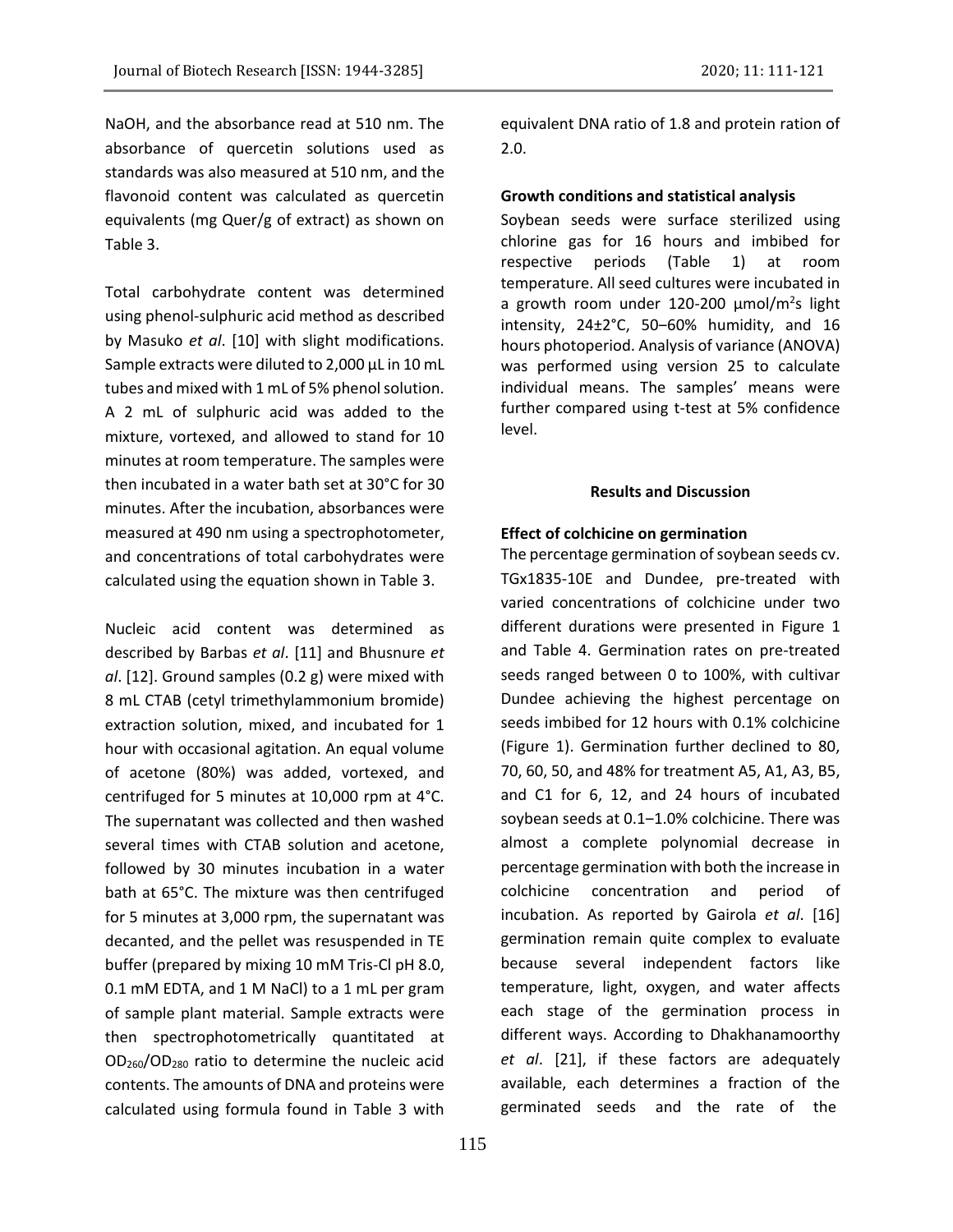| <b>Treatments</b> | <b>MGT</b>        | <b>MDG</b>         | GS                 | GI              | GV               | PV                   | <b>CVG</b>      |
|-------------------|-------------------|--------------------|--------------------|-----------------|------------------|----------------------|-----------------|
| A1                | $2.19 \pm 0.13$   | 59.5±1.28*         | $5.95 \pm 1.28$    | 79.0±0.53       | $5.95 \pm 1.29$  | $1.00 \pm 2.20*$     | 175±0.81        |
| A2                | $1.40 \pm 0.18$   | 35.6±0.70          | 3.56±0.70          | 46.0±0.31       | 2.55±0.02        | $0.70 \pm 1.30***$   | 111±0.67        |
| A3                | $1.93 \pm 1.09$   | $60.3 \pm 1.73*$   | $6.31 \pm 1.73*$   | $81.0 \pm 0.55$ | $5.41 \pm 1.09$  | $0.90 + 2.10$        | $150+0.58$      |
| A4                | 0.00              | 0.00               | 0.00               | 0.0             | 0.00             | 0.00                 | 0.00            |
| A5                | $2.46 \pm 1.41$   | 63.8±1.28          | $6.38 \pm 1.28*$   | 84.0±0.56       | $7.29 \pm 1.92$  | $1.102.40 \pm$       | 196±0.36        |
| A <sub>6</sub>    | $1.20 \pm 0.70*$  | 27.9±0.46          | 2.79±0.46          | 36.0±0.24       | $1.59 \pm 0.39$  | $0.60 \pm 1.10**$    | 95±0.65         |
| <b>B1</b>         | $3.40 \pm 1.84$   | 100±2.19           | 11.10±2.19         | 146.0±0.98      | 15.85±0.55       | $1.40{\pm}4.60$      | 276±0.51        |
| <b>B2</b>         | $1.20 \pm 0.67*$  | $32.5 \pm 0.38$ ** | $3.25 \pm 0.38$ ** | $43.0 \pm 0.29$ | 1.86±0.64        | $0.60 \pm 1.50$ **   | $97+0.67$       |
| B <sub>3</sub>    | 2.00±1.09         | 55.6±0.60          | 5.56±0.60          | 75.0±0.49       | 4.76±0.35        | $0.90 \pm 2.70$      | $162 \pm 0.21*$ |
| <b>B4</b>         | $0.70 \pm 0.36$   | 18.5±0.20          | $1.85 \pm 0.20$    | 25.0±0.17       | $0.53 \pm 0.74$  | $0.30 \pm 0.90$      | 54±0.70         |
| <b>B5</b>         | 1.60±0.88**       | 40.4±0.45          | $4.21 \pm 0.45***$ | 56.0±0.37       | $3.01 \pm 0.39*$ | $0.70 \pm 2.00$ **** | 120±0.98        |
| <b>B6</b>         | $1.07 \pm 0.58$   | $32.8 \pm 0.50**$  | $3.28 \pm 0.50**$  | 45.0±0.30       | $1.41 \pm 0.83$  | $0.40 \pm 1.50$      | 87±0.70         |
| C <sub>1</sub>    | $2.10 \pm 1.21$   | $53.2 \pm 1.03$    | $5.32 \pm 1.03$    | 69.0±0.46       | $5.32 \pm 1.03$  | $1.00 \pm 2.00*$     | 167±0.36*       |
| C <sub>2</sub>    | $1.60 \pm 0.92**$ | 42.1±0.86          | 4.21±0.86***       | 59.0±0.37       | $3.01 \pm 0.07*$ | $0.70 \pm 1.60$      | 128±0.39        |
| C <sub>3</sub>    | 0.00              | 0.00               | 0.00               | 0.0             | 0.00             | 0.00                 | 0.00            |
| C <sub>4</sub>    | 0.00              | 0.00               | 0.00               | 0.0             | 0.00             | 0.00                 | 0.00            |
| C <sub>5</sub>    | 0.00              | 0.00               | 0.00               | 0.0             | 0.00             | 0.00                 | 0.00            |
| C <sub>6</sub>    | 0.00              | 0.00               | 0.00               | 0.0             | 0.00             | 0.00                 | 0.00            |
| CD                | 2.79±1.60         | 76.0±1.64          | 7.60±1.64          | 101.0±0.68      | 9.78±1.92        | $1.30 \pm 2.80$ ***  | 223±0.95        |
| <b>C10E</b>       | $2.60 \pm 1.50$   | 69.0±1.45          | $6.90 \pm 1.45$    | $90.0 \pm 0.60$ | 8.88±0.39        | $1.30 \pm 2.50$ ***  | 207±0.94        |

**Table 4.** Mean comparison of germination parameters of soybeans cultivar Dundee and TGx1835-10E seeds pre-treated with varying concentration of colchicine.

Values with asterisks (\*) are not significantly different (*P*>0.05) using t-test. MGT: mean germination time; MDG: mean daily germination; GS: germination speed; GI: germination index; GV: germination value; PV: peak value; CVG: coefficient of velocity of germination.



**Figure 1.** Mean final germination percentage of soybean cv. Dundee and TGx1835-10E seeds pre-treated with different concentrations of colchicine under different periods of incubation in soybean.

germination. Similarly, this study had clearly demonstrated the negative effects of colchicine on germination and seedling development. Percentage germination was consistently high in the control (92% in Dundee and 90% in TGx1835- 10E) compared to the colchicine pre-treated seeds, with A4, C3, C4, C5, and C6 recording 0% germination (Figure 1). The results also indicated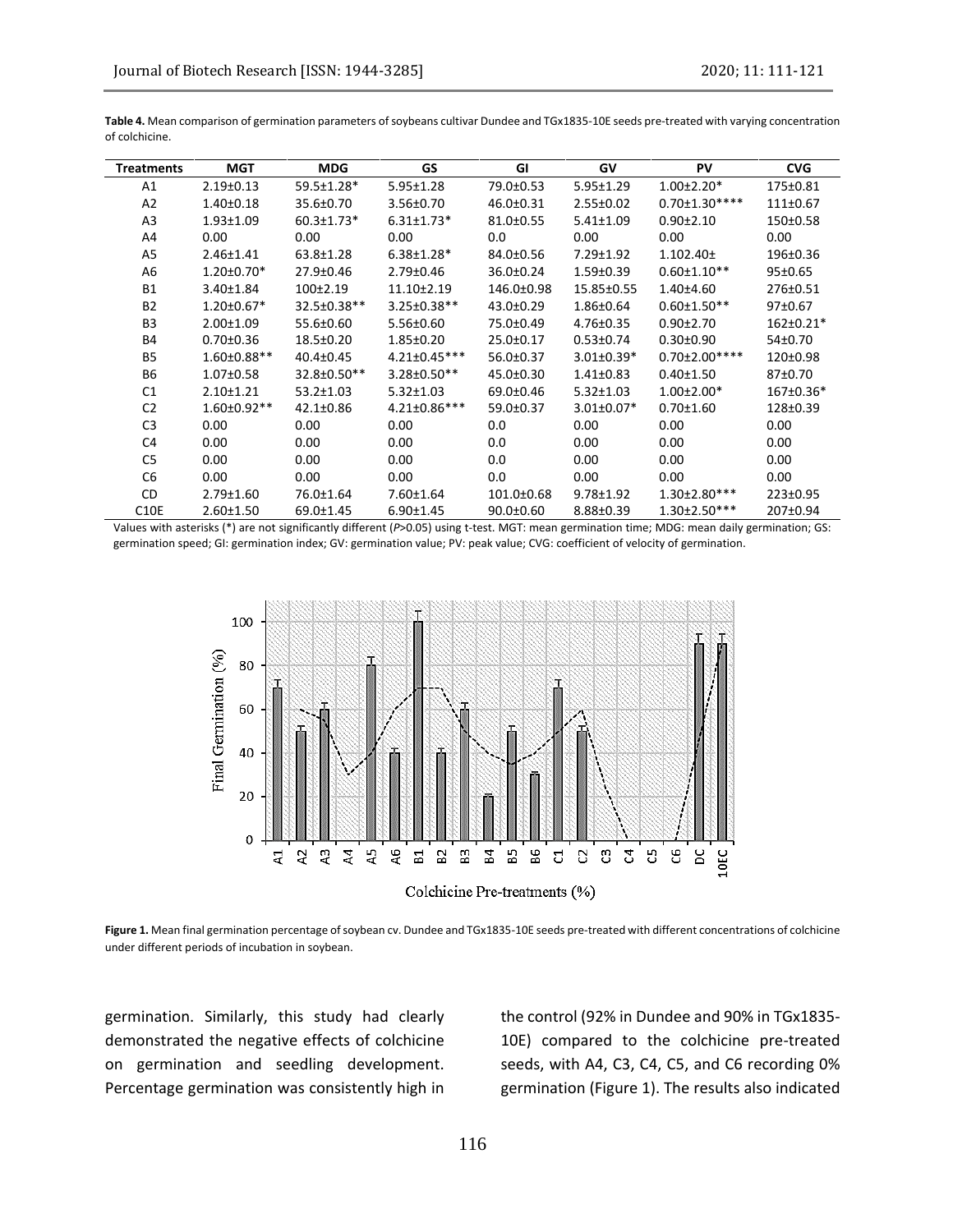that colchicine can be highly fatal to plant cells, as an effect already indicated in animal cells [3].

Reduction in other germination parameters were further observed with increasing seed imbibition period and colchicine concentration. Lower mean germination time (MGT) and mean daily germination (MDG) were recorded, which subsequently affected other germination parameters as indicated on Table 4. For example, treatment B4 had low MGT, which was further accompanied by decrease in GI and CVG when compared to the controls and seeds treated with minimum amounts of colchicine at minimum imbibition period. Although colchicine was reported to be well tolerated by plants and mostly resulting in improved morphological and reproductive characteristics [20], observations made in this study showed that pre-treatment of seeds with colchicine induced significant variations amongst treatment and the control. Similar findings were made by Essel *et al*. [3] in cowpea [*Vigna unguiculata* (L.) Walp] after presoaking dry and quiescent seeds in varying concentrations of colchicine (0.05 g/dL, 0.10  $g/dL$ , 0.15  $g/dL$ , and 0.20  $g/dL$ ) for 3 hours. The findings made in this study also illustrated significant differences in means of recorded germination based on the genotype. Soybean cultivar Dundee (A1, A3, A5, B1, B3, B5, and C1) mostly recorded a high mean number of germination parameters as showed on Figure 1 and Table 4 compared to TGx1835-10E.

# **Effect of colchicine on seedling phytochemicals and nucleic acid**

Colchicine has been reported to have caused inhibitory effects on seedling development leading to poor plant growth [21]. In this study, the reduction in germination percentage as a result of colchicine exposure and poor survival of germinated seeds led to a dramatical decrease in

seedling growths. It was observed that high amount of colchicine inhibited radicle and epicotyl emergence in seeds pre-treated with an increased amount of colchicine (0.5–1%). Soybean seeds imbibed for germination on 1% colchicine showed poor growth and mass deaths of seedlings. Furthermore, there was significant variation among all treatments regarding the period of imbibition. It was observed that seedling establishments was more successful in A1 and A2 incubated for 6 hours compared to seeds pre-treated for more than this period. Pande and Khetmalas [22] also reported such growth inhibitory effects on *Stevia rebaudiana* using mutagenic sodium azide and colchicine at 0 to 0.25% for 12 and 24 hours at room temperature. The reduction in germination rates with subsequent negative effects on seedling growth were also reported by Widoretno [23] in *Pogostemon cablin* and Benth and Khalili *et al*. [24] in *Gerbera jamesonii* Bolus cv. Mini Red. The pre-treatment of seeds with colchicine also increased hypocotyl girth as reported by Essel *et al*. [3]. However, studies that used lesser amounts of colchicine for prolonged duration reported significantly varied results on the contrary. Such reports include that of Udensi and Ontuni [25], which showed improved growths, especially under prolonged incubation periods for germination and seedling establishment.

The significant differences among the treatments were not only limited to germination and seedling morphology but also the variations observed in the total content of chlorophyll, phenolics, flavonoids, carbohydrates, and nucleic acids. The varied compositions of these phytochemicals were determined by decrease/increase in absorbance using spectrophotometric quantifications. Therefore, getting systematic results of these phytochemicals in Dundee and TGx1835-10E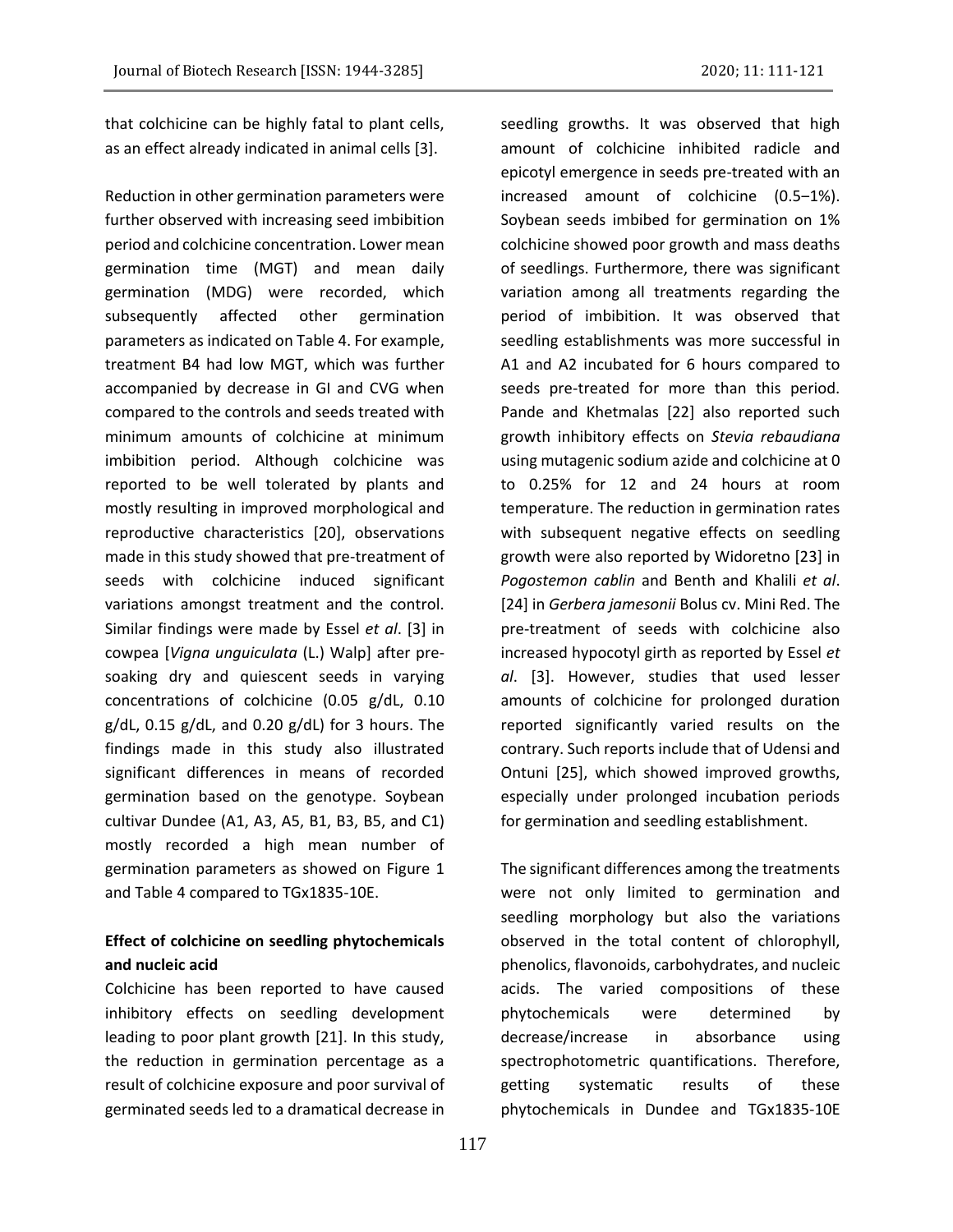

**Figure 2.** Total phenolic content expressed as gallic acid (GAE) equivalents [A-C) and flavonoid content expressed as quercetin (Quer) equivalents (E-G) of the methanol extracts in soybean pre-treated with 0.1 (A/E), 0.5 (B/F) and 1% (C/G) colchicine, respectively. Values with asterisks (\*) are<br>not significantly different (P>0.05) using t-test. not significantly different (*P*>0.05) using t-test.

soybean cultivars used remain highly important for research and development of legumes against biotic and abiotic stress. The results of analyzed samples and their activities were illustrated in Figure 2 and Table 5.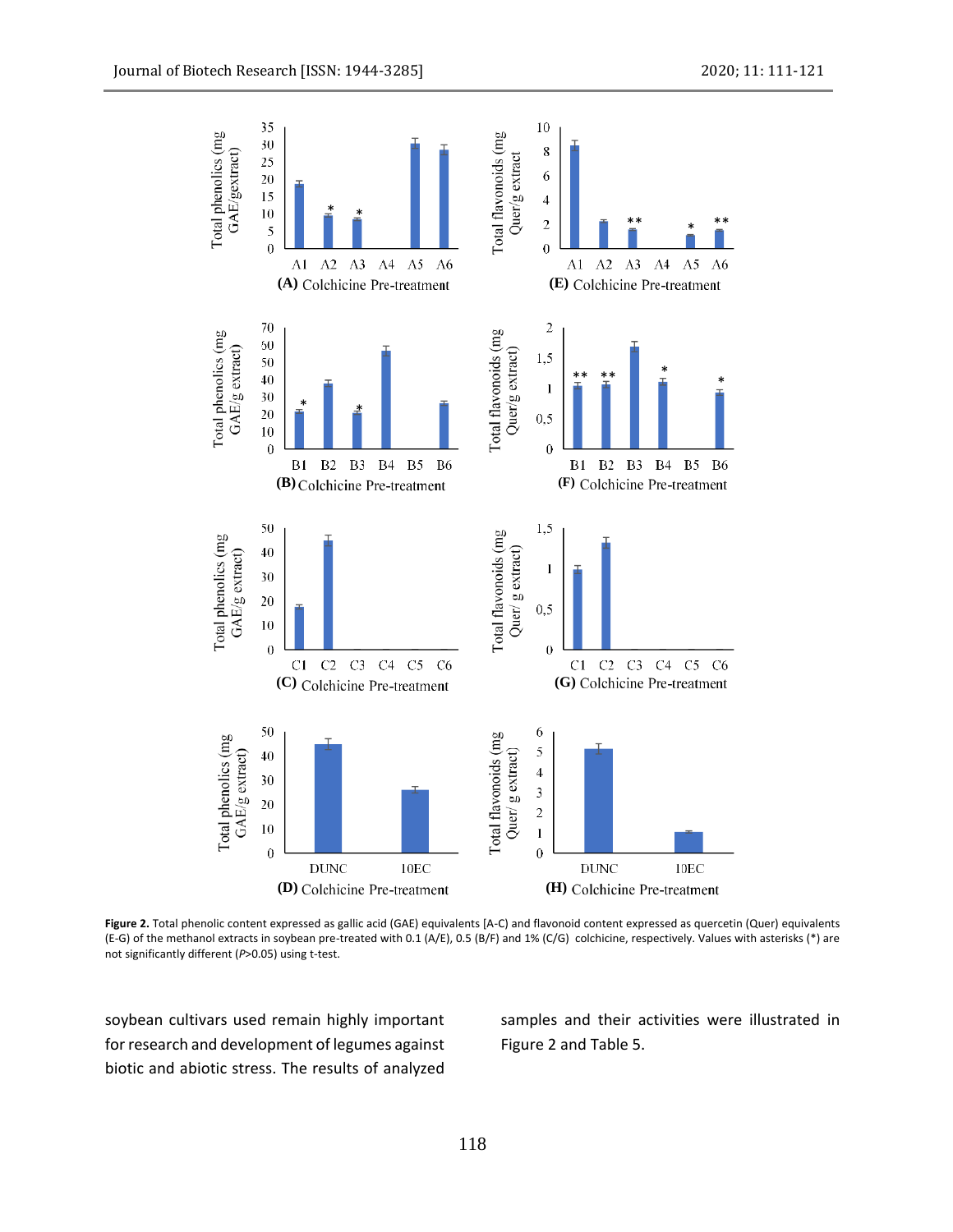| Colchicine            | <b>Total</b>      | <b>Total Carbohydrates</b> | <b>DNA</b>   | <b>Proteins</b> | <b>DNA-</b>                  |
|-----------------------|-------------------|----------------------------|--------------|-----------------|------------------------------|
| <b>Pre-treatments</b> | Chlorophyll       | (mg/g DW)                  | $(\mu g/mL)$ | $(\mu g/mL)$    | <b>Protein Precipitation</b> |
|                       | (mg/mL)           |                            |              |                 | $(\mu/mL)$                   |
| A1                    | $5.74 \pm 0.38$   | $1.07 \pm 0.18*$           | 0.920        | $1.377*$        | 2.297                        |
| A <sub>2</sub>        | $5.45 \pm 0.36$   | $0.93 \pm 0.15**$          | 2.511        | 1.196           | 3.707                        |
| A3                    | $3.41 \pm 0.23$   | $1.07 \pm 0.18*$           | 2.914        | $1.383*$        | 4.297                        |
| A4                    | 0.00              | 0.00                       | 0.00         | 0.00            | 0.00                         |
| A5                    | $6.41 \pm 0.44$   | $0.70 \pm 0.12$            | $1.900**$    | 1.902           | $3.802*$                     |
| A6                    | $2.04 \pm 0.13*$  | 0.99±0.163**               | 2.686        | 1.275           | 3.961                        |
| <b>B1</b>             | 7.50±0.51         | $0.80 \pm 0.13$            | 4.107        | 0.858           | 4.965                        |
| <b>B2</b>             | $6.48 \pm 0.42$   | 1.18±0.19                  | 0.605        | 1.265           | 1.870                        |
| B <sub>3</sub>        | $2.03 \pm 0.13*$  | 1.55±0.26***               | $1.793*$     | 1.656           | 3.449                        |
| <b>B4</b>             | $2.70 \pm 0.17**$ | $1.51 \pm 0.25***$         | $1.773*$     | 1.616           | 3.389                        |
| <b>B5</b>             | 0.00              | 0.00                       | 0.00         | 000             | 0.00                         |
| <b>B6</b>             | $2.71 \pm 0.18**$ | $1.52 \pm 0.19***$         | 1.609        | 1.273           | 2.882                        |
| C1                    | $6.99 \pm 0.45$   | $1.19 \pm 0.17$            | $1.922**$    | 1.311           | 3.233                        |
| C <sub>2</sub>        | 3.78±0.25         | $0.98 \pm 0.16**$          | 1.854        | 0.295           | 2.149                        |
| C <sub>3</sub>        | 0.00              | 0.00                       | 0.00         | 0.00            | 0.00                         |
| C <sub>4</sub>        | 0.00              | 0.00                       | 0.00         | 0.00            | 0.00                         |
| C <sub>5</sub>        | 0.00              | 0.00                       | 0.00         | 0.00            | 0.00                         |
| C <sub>6</sub>        | 0.00              | 0.00                       | 0.00         | 0.00            | 0.00                         |
| CD                    | $8.05 \pm 0.43$   | $0.84 \pm 0.14***$         | 2.746        | $1.082**$       | $3.828*$                     |
| <b>C10E</b>           | 9.68±0.35         | $0.80 \pm 0.13***$         | 2.664        | $1.085**$       | 3.749                        |

**Table 5.** Mean comparison of total phytochemical and nucleic acid contents found in 7-day seedlings germinated from seeds pre-treated with varying concentration of colchicine in soybean cv. Dundee and TGx1835-10E.

Values with asterisks (\*) within columns are not significantly different (*P*>0.05) using t-test. DW: dry weight of crushed sample extract.

In terms of total chlorophyll content, almost all samples were varied and significant, except A6 (2.04±0.13) and B3 (2.03±0.13) as well as B4 (2.70±0.17) and B6 (2.71±0.18) giving similar mean readings as shown in Table 5. This was the case despite the fact that these emanated from the different colchicine pre-treatments and imbibition periods. It can also be seen that the highest total chlorophyll content was observed in B1 (7.50±0.51) amongst the treatments, and the maximum in the controls CD (8.05±0.43) and C10E (9.68±0.35). Results indicated that colchicine impacted negatively on chlorophyll content since the minimum was observed on pretreated seeds and the maximum on the controls. These findings were in conflict with Amiri *et al*. [26] who reported that chlorophyll content in treatment 22.5 µM/48 h was more than in the treatment 22.5 µM/24 h of colchicine. This

further indicated that imbibition period can also have an impact on total chlorophyll content as well.

Based on Figure 2 results, the highest content of phenolics were obtained in B4 and C2, both treated with increasing amounts of colchicine for 12 hours. These were even higher than those obtained in the controls. Among all the treatments, the highest phenolic content was found in soybean seeds pre-treated with 0.5% colchicine B4 (56.67 mg GAE/g extract), followed by C2 (44,85 mg GAE/g extract), A5 (30.32 mg GAE/g extract), and A6 (28.47 mg GAE/g extract). Overall, phenolic contents were significantly higher in cultivar TGx1835-10E treatments than in Dundee, which demonstrated individual treatment achievement. The differences in phenolic content, however, were not found to be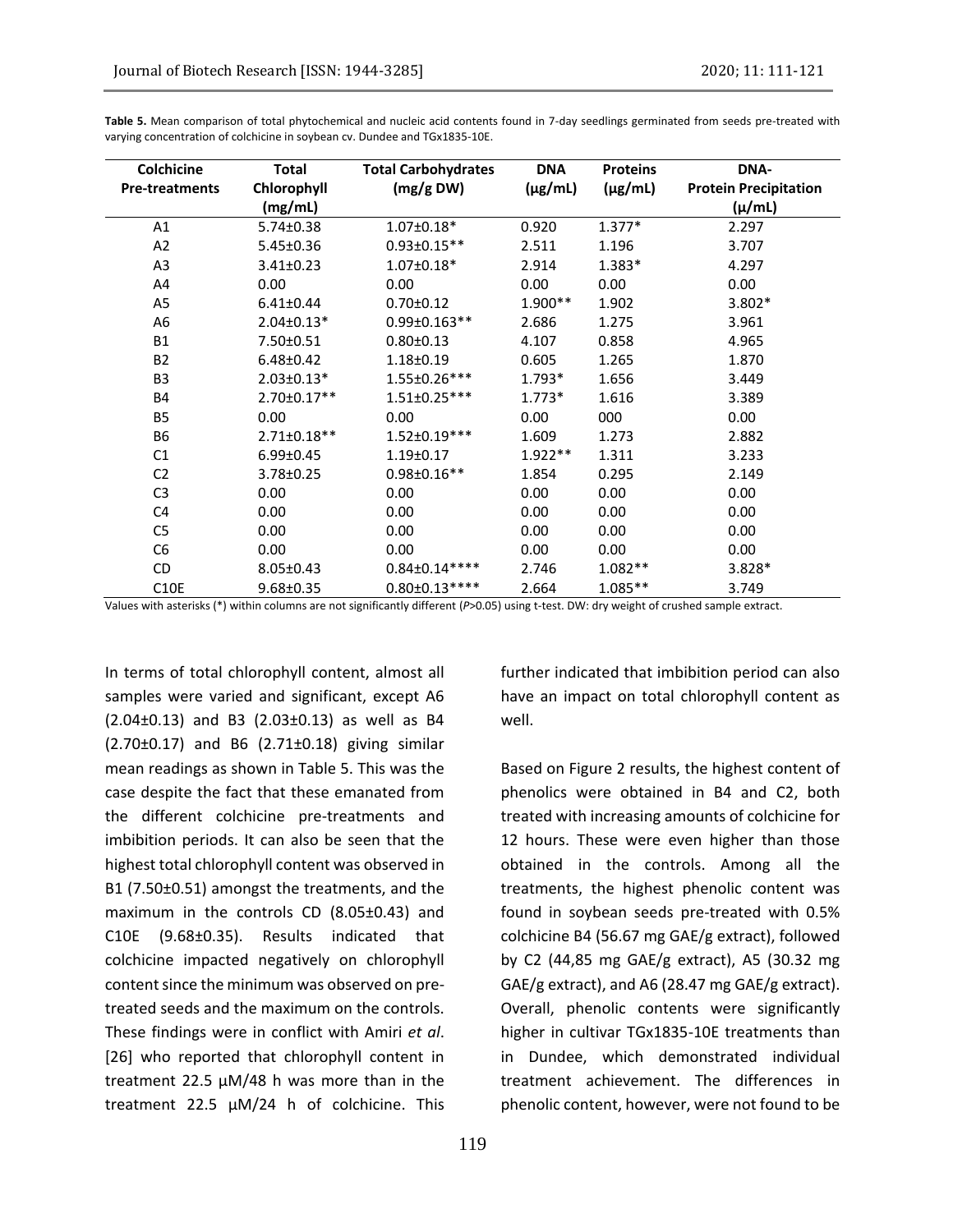statistically significant for all the pre-treated seeds, especially between treatment A2 and A3 as well as B1 and B3. Such variations could be observed in a wide variety of plant species and organs, often influenced by growing conditions [27].

The total flavonoids content in different colchicine treatments are also shown in Figure 2 (E‒H). Among colchicine pre-treated germinated seedlings, the highest amount of flavonoid content was observed in A1 (8.48 mg Quer/g extract), B3 (1.69 mg Quer/g extract), and C2 (1.319 mg Quer/g extract). Whereas in the controls, Dundee recorded the highest flavonoid content (5.15 mg Quer/g extract) than TGx1835- 10E (1.05 mg Quer/g extract). As plants are potential sources of these phytochemicals [28], these results have also shown variations according to colchicine concentration and at a lesser extend according to cultivar differences.

The results regarding total sugar content of all the colchicine pre-treated seeds and the control are also presented in Table 5. Mean carbohydrates values ranged from 0.70 to 1.55 mg/mL in pre-treated seeds and 0.80 to 0.84 mg/mL in the control. Overall, total carbohydrate content lies between 0.7 to 1.5 mg/mL with a clear reduction based on colchicine level and imbibition period. The concentration of sugars obtained were negatively influenced by the poor growth responses of colchicine pre-treated seedlings. This has further affected the ability of the plant to produce starches and soluble sugars as a product of photosynthesis [19]. The concentration of plant nutrients/carbohydrates plays a key role in various metabolic activities of the plant that are essential to promoting seedling growths. Furthermore, the present research findings also indicated that sufficient nucleic acids were also expressed. Colchicine appeared slightly non-toxic to DNA and protein formation, except for A1 and C2 which recorded significantly

lower amounts of 0.92 µg/mL and 0.29 µ/mL for DNA and Protein, respectively. The values also showed that the solutions of nucleic acids had less contaminations. Some of the reported contaminants may include phenolics and lipids [29]. Of all the treatments, B1 yielded a high amount of DNA than proteins, followed by A3 with high amounts of both DNA and proteins, followed by A5 which had a good quantity of both as indicated in Table 5.

#### **Conclusion**

The results demonstrated significant variations in terms of germination, seedling growth, phytochemicals, and nucleic acids extracted from the samples. There were notable polynomial increases with the increase in the amount of colchicine and imbibitional duration used. Increase in the concentration of colchicine proved detrimental to seed germination and seedling development. However, findings suggest that seeds could be exposed to minimum levels of colchicine with less imbibition period in order to increase the chance of producing better germination and seedling establishment for subsequent polyploidization in soybean.

#### **Acknowledgment**

The author would like to thank the Department of Research Development and Administration of the University of Limpopo for their support. Many thanks to Mr. F. Nukeri, Mr. B. Mdaka, and Dr. P.W. Mokwala for their valuable advice on phytochemical analysis. Colleagues in the Department of Biodiversity are also acknowledged.

#### **References**

1. Jeong WH, Harada K, Yamada T, Abe J, Kitamura K. 2010. Establishment of new method for analysis of starch contents and varietal differences in soybean seeds. Breed Sci. 90: 160- 163.